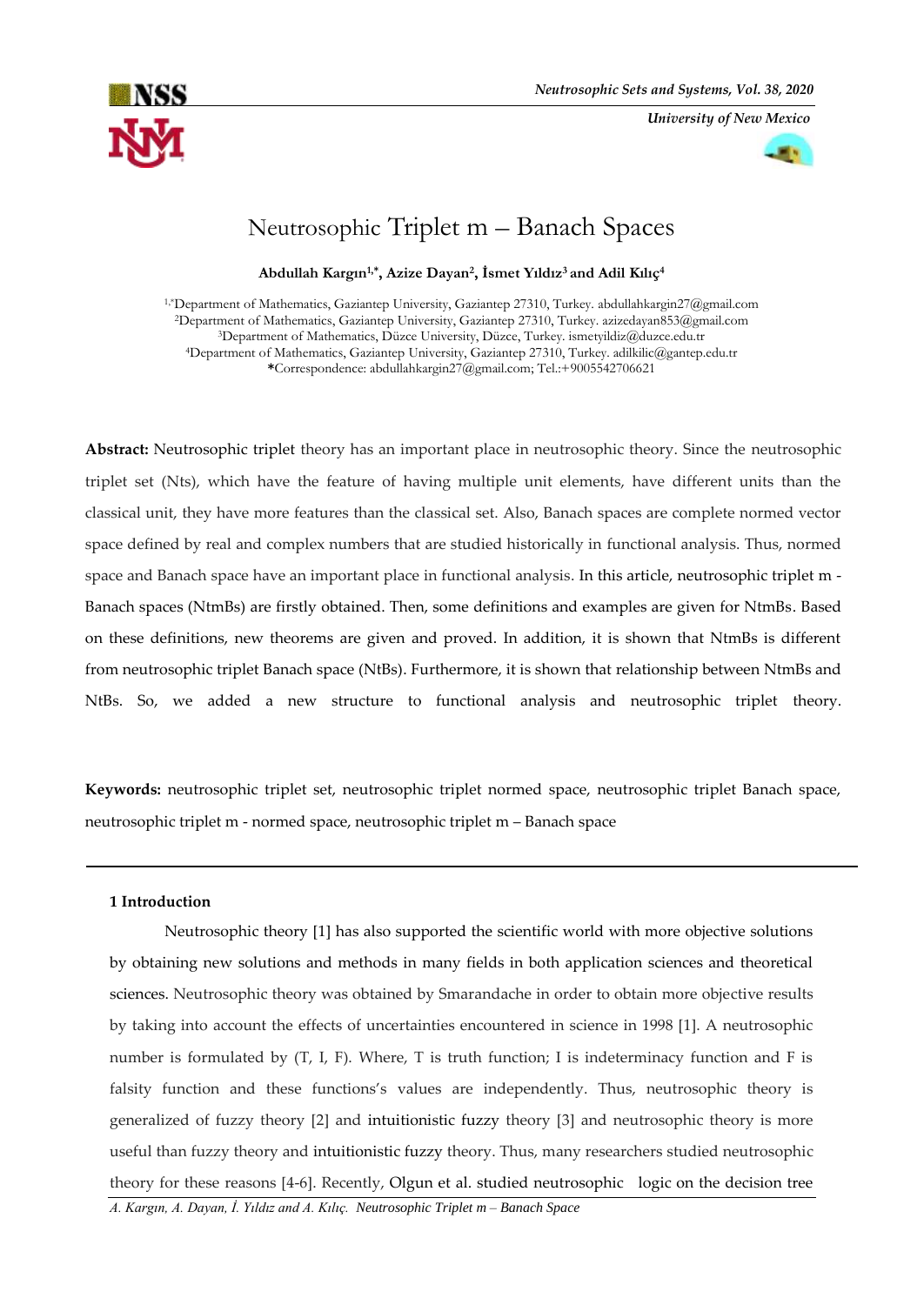[7]; Şahin et al. obtained decision making application for single – valued neutrosophic set [8] and Uluçay et al. introduced decision making application for neutrosophic soft expert graphs [9]. Uluçay et al. [10] proposed an outranking approach for MCDM-problems with neutrosophic multi-sets. Uluçay and Şahin [11] defined the concepts of neutrosophic multi group. Bakbak et al. [12] developed some new operations. Uluçay et al. [13] introduced a new hybrid distance-based similarity measure for refined neutrosophic sets.

Neutrosophic triplet structures, which are a sub-branch of the neutrosophic theory, also aimed to carry the new advantages of neutrosophy to the algebraic structure. For this reason, many studies have been carried out on neutrosophic triplet structures. Thus, many structures in classical algebra were reconsidered in neutrosophic theory and new features emerged. Thus, a neutrosophic triplet structure has become available in fixed point theory Also, Smarandache and Ali studied neutrosophic triplet set (Nts) [14]. Since the neutrosophic triplet set (Nts), which have the feature of having multiple unit elements, have different units than the classical unit, they have more features than the classical set. A Nts k is formulated by (k, neut(k), anti(k)). Furthermore, the sets of have been studied by the scholars, on neutrosophic sets [15-20] neutrosophic triplet structures in neutrosophic triplet algebraic structures [21-26], some metric spaces on neutrosophic triplet [27-32]. Recently, Şahin et al. studied Nt m - metric space [33]; Zhang et al. obtained cyclic associative neutrosophic extended triplet groupoids [34]; Sahin et al. obtained Nt normed space [22], Shalla et al. introduced direct and semi-direct product of neutrosophic extended triplet group [35]; Şahin et al. Nt partial bipolar metric space [36]; Şahin et al. Nt partial g-metric space [37], Kandasamy et al. obtained Nts in neutrosophic rings [38], Shalla et al. introduced neutrosophic extended triplet group action [44].

Metric spaces, normed spaces and Banach spaces have an important place in classical mathematics. Metric spaces are widely used, especially in fixed point theory. Thus, Asadi, Karapınar and Salimi introduced m - metric spaces [39] in 2014. m - metric space is a generalized form of classical metric space and classical p - metric space. The m - metric spaces have an important role in fixed point theory. Recently, Souayah et al. obtained fixed point theorems for m – metric space [40]; Patle et al. studied mappings in m – metric space [41] and Pitchaimani et. al introduced \$-contraction on m – metric space [42]. Also, Normed spaces and Banach spaces, which are special cases of normed spaces, have an important usage area, especially in the field of analysis.

In this article, we have defined Ntmns with a more specific structure than neutrosophic triplet mmetric spaces. We discussed the properties of this structure and proved the theorems related to this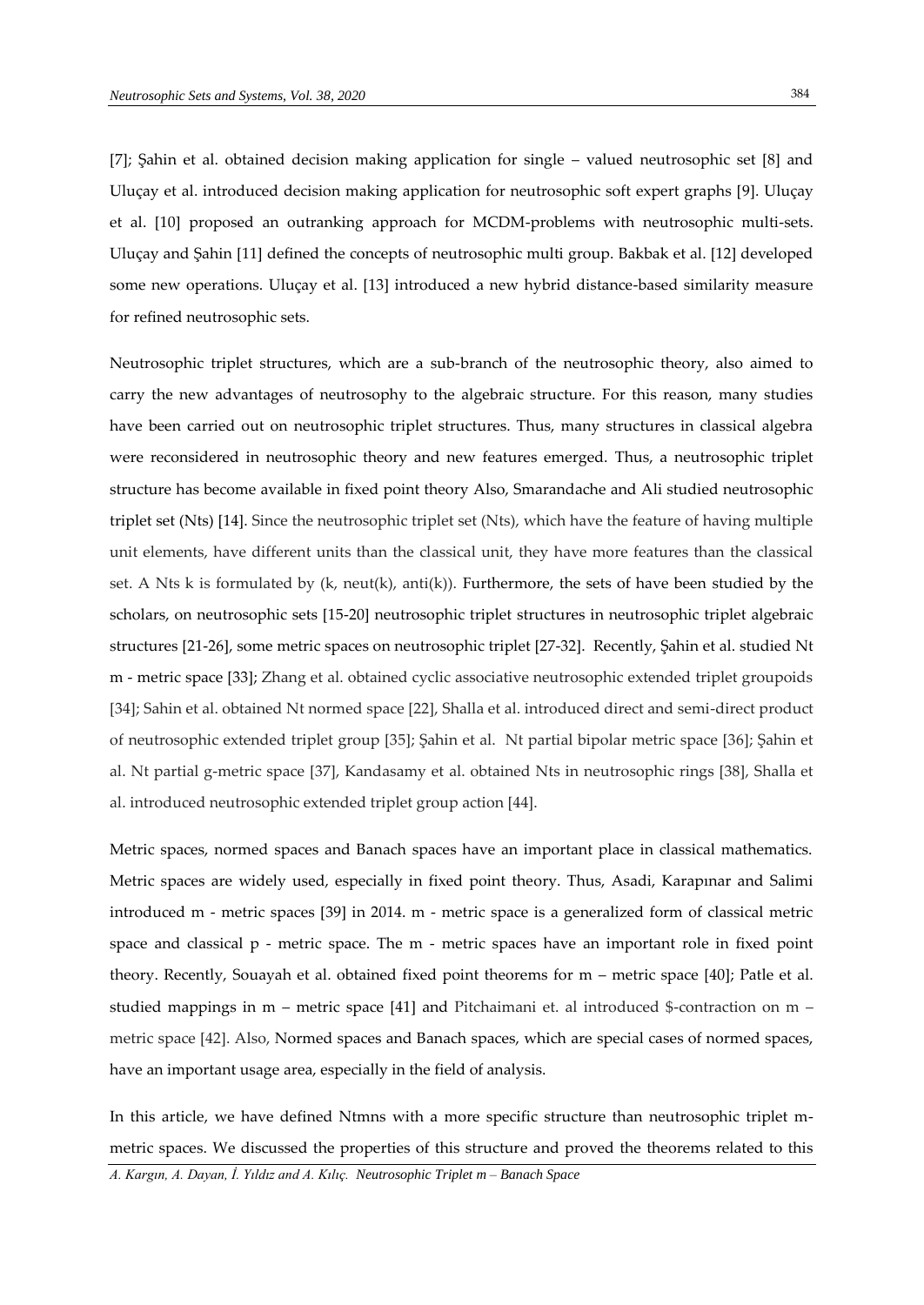structure. We also discussed the relationship between this structure and the Ntmms. In addition, with the help of some definitions in Ntmms, we obtained important definitions such as convergence and Cauchy sequence in Ntmns. Also, we have defined MtmBs. We compared these structures with previously obtained neutrosophic triplet structures. Thanks to this comparison, we have determined that the structures we have obtained have different and new features than others. Thus, we added a new structure to the neutrosophic triplet theory and prepared the ground for new structures that can be obtained. In Section 2, we give definitions and properties for neutrosophic structures [14], [36] and [37]. In Section 3, we define Ntmns and NtmBs and we give some properties for Ntmns and NtmBs. Furthermore, we obtain neutrosophic triplet m – metric space (NTmms) reduced by Ntmns. Also, we show that Ntns are different from the Ntmns due to triangular inequality. Then, we examine relationship between Ntmns and Ntns. In Section 4, we give conclusions.

## **2 Preliminaries**

**Definition 2.1 [14]:** Let  $\mu$  be a binary operation. An Nts (L,  $\mu$ ) is a set such that for l  $\in$  L,

i) There is neutral of "l" such that  $l \mu$ neut(l) = neut(l) $\mu$ l = l,

ii) There is anti of "l" such that  $l\mu$ anti(l) = anti(l) $\mu$ l = neut(l).

Also, an Nt "l" is showed with (l, neut(l), anti(l)).

Furthermore, neut(l) must different from classical unit element.

**Definition 2.2:** [43] Let  $(L, \mu, \pi)$  be an Nts with two binary operations  $\mu$  and  $\pi$ . Then  $(L, \mu, \pi)$  is called Ntf if the following conditions are satisfied.

1. (L,  $\mu$ ) is a commutative Nt group with respect to  $\mu$ .

2. (L,  $\pi$ ) is an Nt group with respect to  $\pi$ .

3. k $\pi$ (l  $\mu$  m) = (k  $\pi$ l) $\mu$ (k $\pi$ m); (l  $\mu$ m) $\pi$ k = (l $\pi$ k) $\mu$ (m $\pi$ k) for all k, l, m  $\in$  L.

**Definition 2.3: [22]** Let (L,  $\mu_1$ ,  $\pi_1$ ) be an Ntf and let (V,  $\mu_2$ ,  $\pi_2$ ) be an Nts with binary operations " $\mu_2$ " and " $\pi_2$ ". Then (V, $\mu_2$ ,  $\pi_2$ ) is called an Ntvs if the following conditions are satisfied.

i)  $m\mu_2$ n ∈ V and m  $\#_2$ s ∈ V; m, n ∈ V and s∈ L;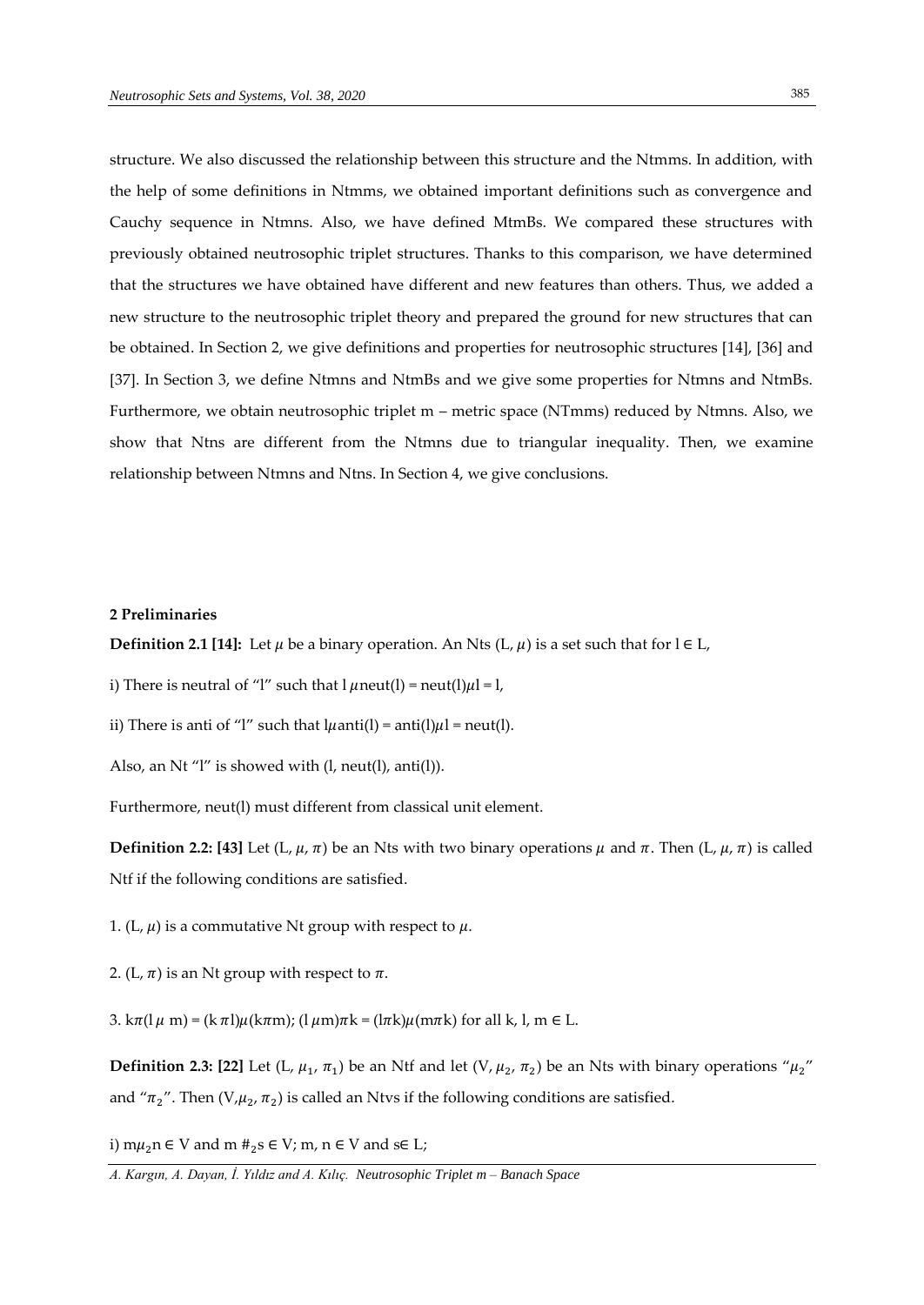ii)  $(m\mu_2 n) \mu_2 l = m\mu_2 (n\mu_2 l); m, n, l \in V;$ 

iii) m $\mu_2$ n = n $\mu_2$ m; m, n  $\in V$ ;

iv)  $(m\mu_2 n) \pi_2 s = (m\pi_2 s) \mu_2 (n\pi_2 s)$ ;  $s \in L$  and  $m, n \in V$ ;

v)  $(s\mu_1 p) \pi_2 m = (s\pi_2 m) \mu_1(p\pi_2 m)$ ; s,  $p \in L$  and  $m \in V$ ;

vi)  $(s\pi_1 p)\pi_2 m = s\pi_1(p\pi_2 m)$ ; s,  $p \in L$  and  $m \in V$ ;

vii) there exists at least an element  $s \in L$  for each element m such that

 $m\pi_2$  neut(s)= neut(s)  $\pi_2$  m = m; m  $\in$  V.

**Definition 2.4:** [22] Let  $(V, \mu_2, \pi_2)$  be an Ntvs on  $(L, \mu_1, \pi_1)$  Ntf. If the function  $\|.\|: V \to \mathbb{R}^+\cup\{0\}$  is satisfied the following properties, then the function ‖.‖ is an Ntn.

Where,

- f: L X V  $\rightarrow \mathbb{R}^+ \cup \{0\}$  is a function such that
- $f(k, l) = f(k, anti(l))$  and

if  $l = \text{neut}(l)$ , then  $f(k, l) = 0$ ;  $k \in L$ ,  $l \in V$ 

- a)  $||1|| \ge 0$ ,
- b) If  $l = \text{neut}(l)$ , then  $\|l\| = 0$ ,
- c)  $\| k \pi_2 1 \| = f(k, 1) . \| 1 \|$ ,
- d)  $\|\text{anti}(l)\| = \|l\|$ ,

e) If there exists at least an element  $m \in N$  for  $k, l \in V$  pair such that

 $\|\mathbf{k}\mu_2\| \leq \|\mathbf{k}\mu_2\mu_2$ neut(m) $\|\mathbf{k}\mu_2\mu_2\|$ neut(m) $\|\mathbf{k}\|\leq \|\mathbf{k}\|+\|\mathbf{l}\|\$ ; k, l, m  $\in \mathbf{V}$ .

Also,  $((V, \mu_2, \pi_2), \parallel \, \parallel)$  is called a Ntns.

**Definition 2.5: [22]** Let ((V,  $\mu_2$ ,  $\pi_2$ ),  $\|\|\|\$  be an Ntns. Let {a<sub>n</sub>} be a sequence in ((V,  $\mu_2$ ,  $\pi_2$ ),  $\|\|\|\$ ) and let m be an NTm reduced by  $((V, \mu_2, \pi_2), \dots, \text{If each } \{a_n\}$  Nt Cauchy sequence in  $((V, \mu_2, \pi_2), \dots, \text{If } \Pi)$  is Nt convergent according to Ntmm, then  $((V, \mu_2, \pi_2), \|\.\|)$  is called an Nt Banach space (NtBs).

*A. Kargın, A. Dayan, İ. Yıldız and A. Kılıç. Neutrosophic Triplet m – Banach Space*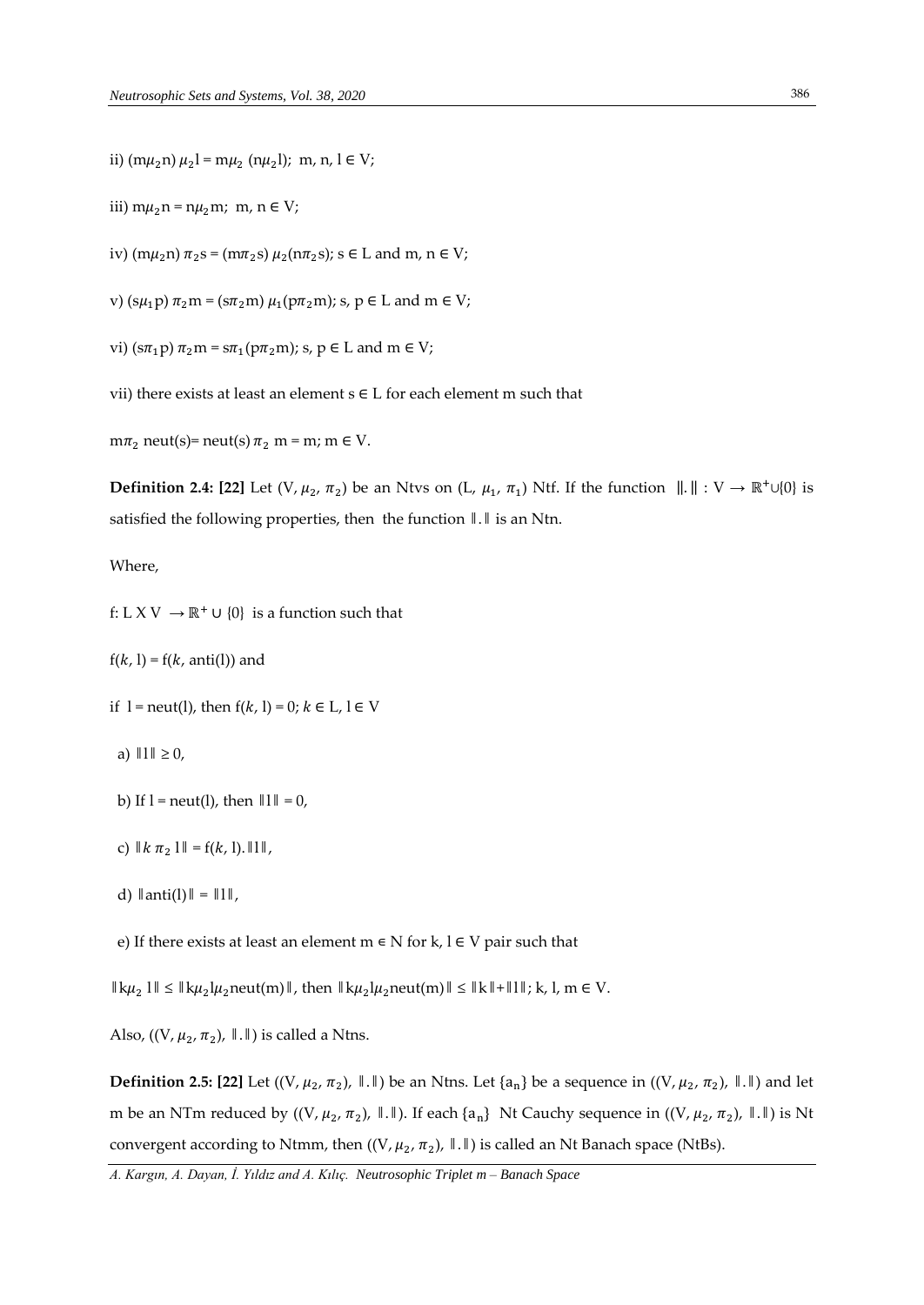**Theorem 2.6:[22]** Let (L,  $\mu$ ) be an NT group without zero divisors, with respect to  $\mu$ . For  $l \in L$ ;

- (i)  $neut(new(l)) = neut(l),$
- (ii)  $anti(new(l)) = neut(l)$ ,
- (iii)  $anti(anti(l)) = l$ ,
- $(iv)$  neut(anti(l)) = neut(l).

**Definition 2.7:[33]** Let L be a nonempty set and m<sup>d</sup>: L × L → ℝ<sup>+</sup> ∪ {0} be a function. Then,

(i)  $m^{d}$ <sub>ln</sub> = min{m(l, l), m(n, n)} = m(l, l)  $\vee$  m(n, n); l, n  $\in$ L

(ii)  $M_{ln}^d = \max\{m(l, l), m(n, n)\} = m(l, l) \wedge m(n, n); l, n \in L$ 

**Definition 2.8: [33]** Let (L,  $\mu$ ) be an Nts and m:LxL→ ℝ<sup>+</sup>∪{0} be a function. If (L,  $\mu$ ) and m satisfy the following properties, then m is called an Nt m –metric space.

a) For all  $l, n \in L, l \mu$   $n \in L$ ,

b) If  $m(l, l) = m(n, n) = m(l, n) = 0$ , then  $l = n$ ,

c)  $m<sup>d</sup>$ <sub>ln</sub>  $\leq m(l, n)$ ,

d)  $m(l, n) = m(l, n)$ ,

e) If there exists at least an element  $s \in L$  for each pair  $k, l \in L$  such that

 $m(k, l) \le m(k, l \mu \text{ neut(s)}),$  then  $(m(k, l \mu \text{ neut(s)})) - m_{kl} \le (m(k, l) - m_{ks}) + (m(l, s) - m_{ls}).$ 

Also,  $((L, \mu), m)$  is called an Ntmms.

## **3 Neutrosophic Triplet m – Normed Space**

In this section, we have defined Ntmns with a more specific structure than Ntmms. We discussed the properties of this structure and proved the theorems related to this structure. We also discussed the relationship between this structure and the Ntmms. In addition, with the help of some definitions in Ntmms, we obtained important definitions such as convergence and Cauchy sequence in Ntmns.

**Definition 3.1:** Let V be an Nts and let m:  $V \times V \rightarrow \mathbb{R}^+ \cup \{0\}$  be a function. Then,

- (i)  $m_{ln} = min{||neut(l)||_{m}}$ ,  $||neut(n)||_{m}$ ,
- (ii)  $M_{\text{ln}} = \max{\{\|\text{neut}(l)\|_{\text{m}}}, \|\text{neut}(n)\|_{\text{m}}\}.$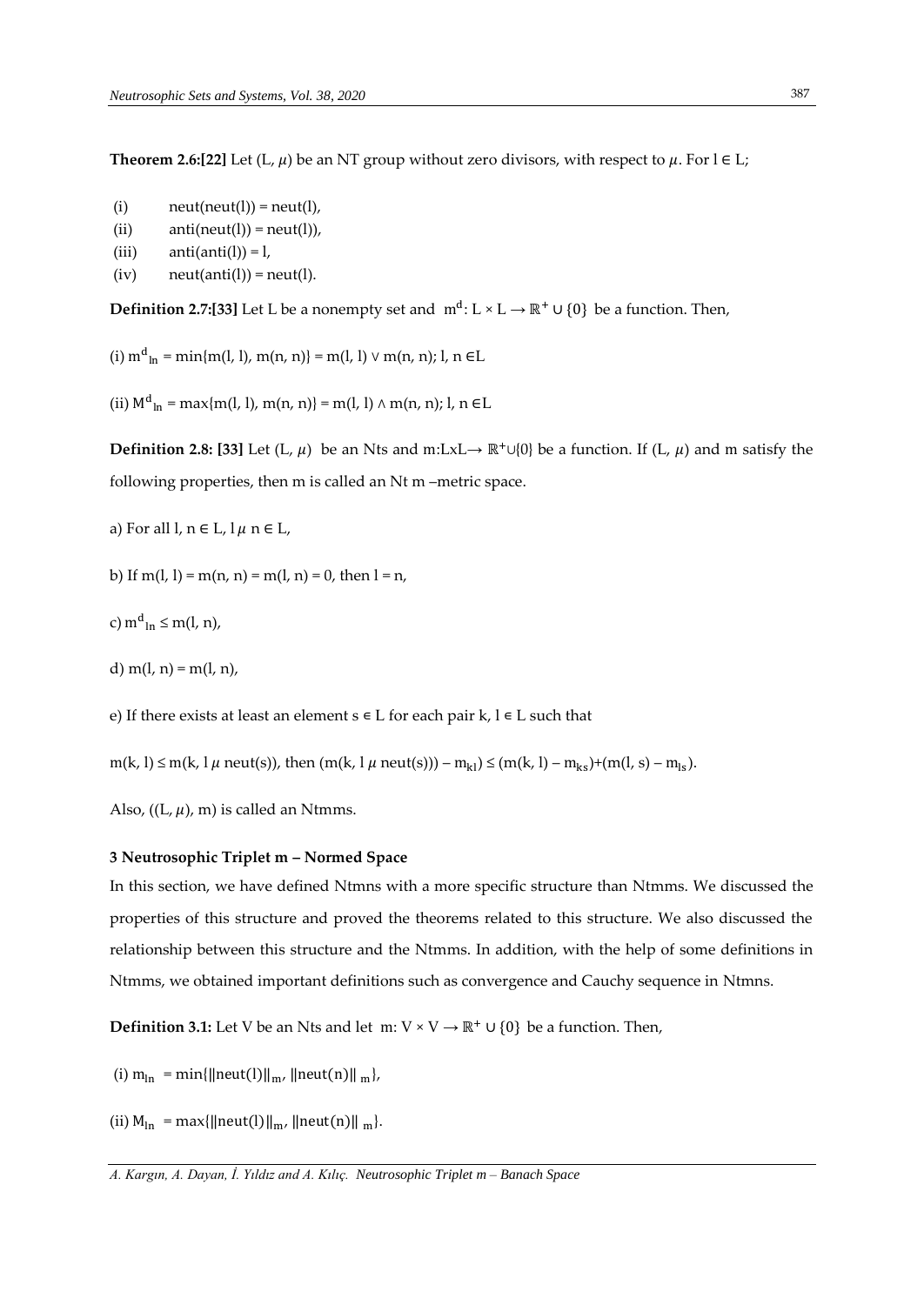**Definition 3.2:** Let (V,  $\mu_2$ , π<sub>2</sub>) be an Ntv on the Ntf (L,  $\mu_1$ , π<sub>1</sub>). Then function  $\|.\|$ <sub>m</sub> : V → ℝ<sup>+</sup>∪{0} is an Nt m – norm (Ntmn) such that

- a)  $0 \le ||\text{neut}(l)||_{m} \le ||l||_{m}$
- b) If  $|| \ln \mu_2$ neut(n)  $||_m = ||$  neut(l)  $||_m = ||$  neut(n)  $||_m = 0$ , then  $l = n$ .
- c)  $\|\beta\pi_2\|_{m} = f(\beta, 1)$ .  $\|\| \|\|_{m}$ . Where, f: L x V  $\rightarrow \mathbb{R}^+\cup\{0\}$ ,  $f(\beta, 1) = f(\beta, \text{anti}(1))$  is a function.
- d)  $\|\text{anti}(l)\|_{m} = \|l\|_{m}$
- (e) If there exists at least  $l p \in V$  for each  $l, n \in V$  pair of elements such that
- $\|\cdot\|_{\mu_2}$  n $\|\cdot\|_{\mu_2} \leq \|\cdot\|_{\mu_2}$  n  $\mu_2$  neut(p) $\|\cdot\|_{\mu_2}$ ; then
- $||ln \mu_2 n \mu_2$ neut(p) $||_{m} m_{ln} \le ||ln||_{m} + ||n||_{m} m_{ln} m_{np}$ .

In this case,  $((V, \mu_2, \pi_2), ||.||_{m})$  is called Nt m – normed space (Ntmns).

**Corollary 3.3:** From Definition 3.2, we obtain that  $m_{ln} \le ||1||_{m}$  and  $m_{ln} \le ||n||_{m}$ 

since  $0 \leq ||neut(||)||_m \leq ||1||_m$  and  $0 \leq ||neut(n)||_m \leq ||n||_m$ .

**Corollary 3.4:** From Definition 2.4 and Definition 3.2, an Ntmns is different from an Ntns since the triangle inequalities are different in these definitions.

**Example 3.5:** Let  $P(M) = \{\emptyset, \{l\}, \{n\}, \{l, n\}\}\$  be a set and  $\mu$  be binary operation such that

$$
K \mu N = \begin{cases} \text{N} \backslash K, & \text{if } s(K) < s(N) \\ \text{K} \backslash N, & \text{if } s(K) > s(N) \\ M, & \text{if } s(K) = s(N) \land K \neq N \\ \text{K}, & \text{if } K = N \end{cases}.
$$

Where, it is clear that  $(P(M) \setminus \emptyset, \mu)$  be an Nts. Also,

neut({l}) = {l}, anti({l}) = {l}; neut({n}) = {n}, anti({n}) = {n}; neut({l, n}) = {l, n}, anti({l, n}) = {l, n}.

Then, from Definition 2.2,  $(P(M) \setminus \emptyset, \mu, \cup)$  is an Ntf. Furthermore, from Definition 2.3,  $(P(M) \setminus \emptyset, \mu, \cup)$ is an Ntvs.

Now, we show that

 $\|K\|_{m}: P(M) \setminus \emptyset \to \mathbb{R}^+ \cup \{0\}, \|K\|_{m} = \begin{cases} 2^{s(K)} & \text{if } K \neq \{1, n\} \\ 2^{s(K)-1} & \text{if } K = 0, n \end{cases}$ 2<sup>s(K)−1</sup>, if K = {l, n} is an Ntmn such that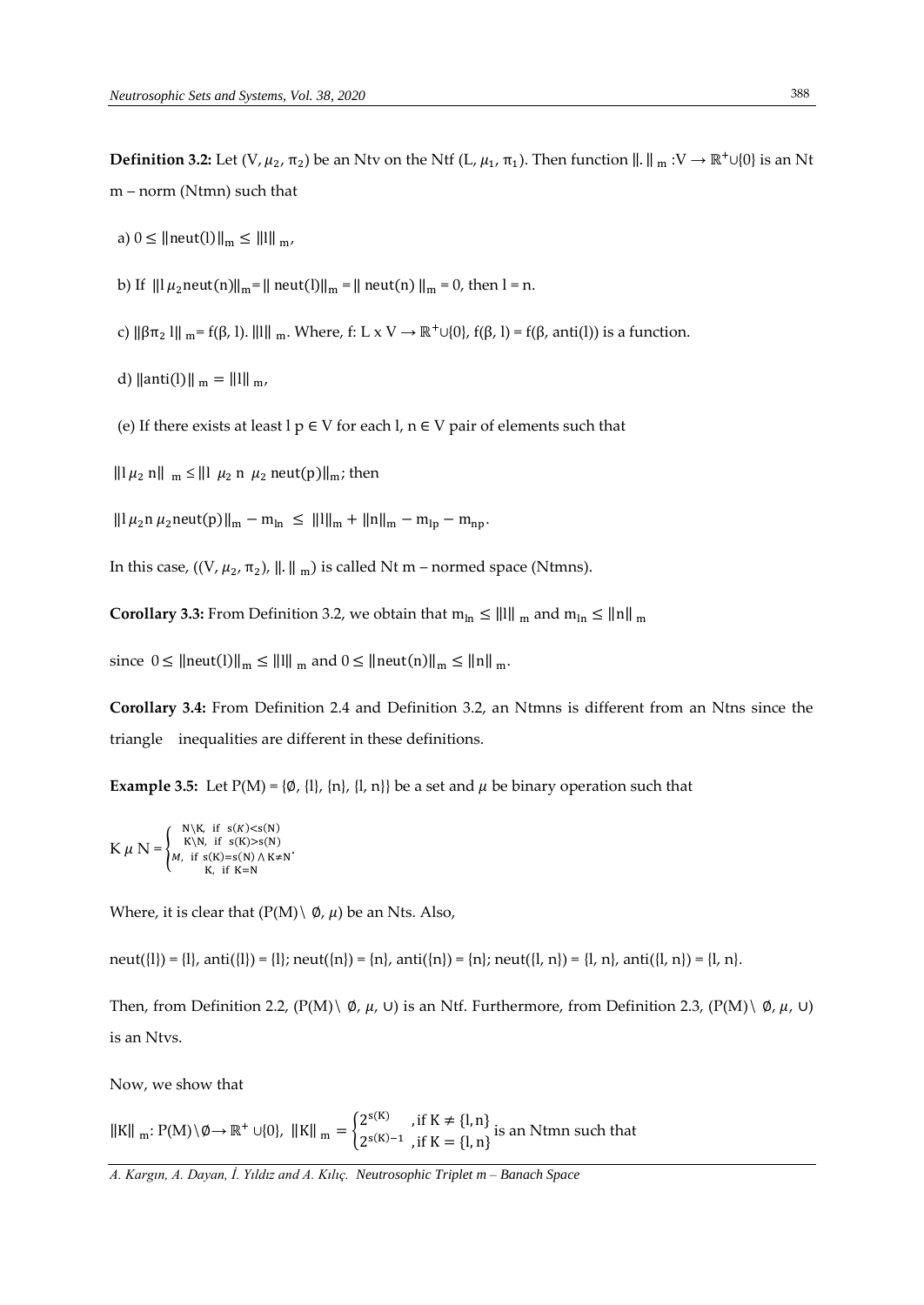f: P(M)\Ø l P(M)\Ø →  $\mathbb{R}^+$  ∪{0}, f(K,N) = { 2 s(K∪N)−1  $\frac{1}{2^{s(N)}}$ , if K  $\cup$  N = {l, n}  $2^{s(K\cup N)}$  $\frac{1}{2^{s(N)}}$ , if K ∪ N  $\neq \{l, n\}$ . Where s(K) is the number of

elements of the set K.

Since anti $(\{I\}) = \{I\}$ , anti $(\{n\}) = \{n\}$ , anti $(\{I, n\}) = \{I, n\}$ ; it is clear that  $f(K, N) = f(K, \text{anti}(N))$ for K,  $N \in P(M) \backslash \emptyset$ .

a) Since neut({l}) = {l}, neut({n}) = {n}, neut({l, n}) = {l, n}; it is clear that  $0 \le ||\text{neut}(1)||_m \le ||\text{||}$  m for K,  $N \in P(M) \backslash \emptyset$ .

b) There are not K, N  $\in$  P(M)\ $\emptyset$  such that  $||K \mu$  neut(N) $||_m = ||\text{neut}(K)||_m = ||\text{neut}(N)||_m = 0$ .

c) We assume that  $K \cup N = \{l, n\}$ . Thus,  $\|K \cup N\|_{m} = 2^{s(K \cup N)-1} = \frac{2^{s(K \cup N)-1}}{2^{s(N)}}$  $\frac{2^{s(N)}}{2^{s(N)}}$  .  $2^{s(N)} = f(K, N)$ . ||N|| <sub>m</sub> for K,  $N \in P(M) \backslash \emptyset$ .

We assume that  $K \cup N \neq \{1, n\}$ . Thus,  $||K \cup N||_{m} = 2^{s(K \cup N)} = \frac{2^{s(K \cup N)}}{2^{s(N)}}$  $\frac{2^{s(N)}}{2^{s(N)}}$ .  $2^{s(N)} = f(K, N)$ . ||N|| <sub>m</sub> for K, N  $\in$  $P(M)\backslash\emptyset$ .

d) Since anti $(\{l\}) = \{n\}$ , anti $(\{n\}) = \{n\}$ , anti $(\{l, n\}) = \{l, n\}$ ; we obtain that  $\|\text{anti}(l)\|_{m} = \|l\|_{m}$  for K,  $N \in P(M) \backslash \emptyset$ .

e) For  $\{l\} \in P(M) \setminus \emptyset$ , we obtain that  $\|\{l\} \mu \{l\}\|_{m} \leq \|(\{l\} \mu \{l\} \mu \text{neut}(\{n\})\|_{m}$ . Thus,

 $\left\|\{1\} \mu\{1\} \mu \text{ neut}(\{n\})\right\|_{m} \leq \left\|\{1\}\right\|_{m} + \left\|\{1\}\right\|_{m} + m_{\{1\}\{1\}} - m_{\{1\}\{n\}} - m_{\{1\}\{n\}}.$ 

For  $\{n\} \in P(M) \setminus \emptyset$ , we obtain that  $\|\{n\} \mu\{n\}\|_{m} \leq \|(\{n\} \mu\{n\} \mu\{\{n\} \mu\{\{n\}})\|_{m}$ . Thus,

 $\left\|\{\mathbf{n}\}\mu\{\mathbf{n}\}\mu\{\mathbf{n}\}\mu\right\|_{\mathbf{m}} \leq \left\|\{\mathbf{n}\}\right\|_{\mathbf{m}} + \left\|\{\mathbf{n}\}\right\|_{\mathbf{m}} + \mathbf{m}_{\{\mathbf{n}\}\{\mathbf{n}\}} - \mathbf{m}_{\{\mathbf{l}\}\{\mathbf{n}\}} - \mathbf{m}_{\{\mathbf{l}\}\{\mathbf{n}\}}\right).$ 

For  $\{l, n\} \in P(M) \setminus \emptyset$ , we obtain that  $\|\{l, n\} \mu\{l, n\}\|_{m} \leq \|\{l, n\} \mu\{l, n\} \mu$  neut $(\{n\})\|_{m}$ . Thus,

 $\left\|\{l, n\} \mu\{l, n\} \mu \text{ neut}(\{n\})\right\|_{m} \leq \left\|\{l, n\}\right\|_{m} + \left\|\{l, n\}\right\|_{m} + m_{\{l, n\}\{l, n\}} - m_{\{l, n\}\{n\}} - m_{\{l, n\}\{n\}}.$ 

For  $\{l\}$ ,  $\{n\} \in P(M) \setminus \emptyset$ , we obtain that  $\|\{l\} \mu \{n\}\|_{m} \leq \|(\{l\} \mu \{n\} \mu \text{ neut}(\{l,n\})\|_{m}$ . Thus,

 $\left\|\{\mathbf{l}\}\right\| \mu$  {n}  $\mu$  neut( {l, n}) $\|\mathbf{m} \leq \|\{\mathbf{l}\}\|_{\mathbf{m}} + \|\mathbf{n}\|\mathbf{m} + \mathbf{m}_{\{\mathbf{l}\}\{\mathbf{n}\}} - \mathbf{m}_{\{\mathbf{l},\mathbf{n}\}\{\mathbf{n}\}} - \mathbf{m}_{\{\mathbf{l},\mathbf{n}\}\{\mathbf{l}\}}\right).$ 

For  $\{n\}$ ,  $\{l\} \in P(M) \setminus \emptyset$ , we obtain that  $\|\{n\} \mu \{l\}\|_{m} \leq \|(\{n\} \mu \{l\} \mu \text{ neut}(\{l, n\})\|_{m}$ . Thus,

 $\left\|\{\mathbf{n}\}\mu\{\mathbf{l}\}\mu\right\|_{\mathcal{H}} \text{ neut}(\{\mathbf{l},\mathbf{n}\})\right\|_{\mathbf{m}} \leq \left\|\{\mathbf{n}\}\right\|_{\mathbf{m}} + \left\|\{\mathbf{l}\}\right\|_{\mathbf{m}} + \mathbf{m}_{\{\mathbf{l}\}\{\mathbf{n}\}} - \mathbf{m}_{\{\mathbf{l},\mathbf{n}\}\{\mathbf{n}\}} - \mathbf{m}_{\{\mathbf{l},\mathbf{n}\}\{\mathbf{l}\}}\right).$ 

For  $\{n\}$ ,  $\{l, n\} \in P(M) \setminus \emptyset$ , we obtain that  $\|\{n\} \mu \{l, n\}\|_{m} \leq \|(\{n\} \mu \{l, n\} \mu \text{ neut}(\{l\})\|_{m}$ . Thus,

 $\left\|\{n\} \mu\{l,n\} \mu \text{ neut}(\{l\})\right\|_{m} \leq \left\|\{n\}\right\|_{m} + \left\|\{l,n\}\right\|_{m} + m_{\{n\}\{l,n\}} - m_{\{l,n\}\{x\}} - m_{\{n\}\{l\}}\right).$ 

For  $\{l, n\}$ ,  $\{n\} \in P(M) \setminus \emptyset$ , we obtain that  $\|\{l, n\} \mu \{n\}\|_{m} \leq \|\{(l, n\} \mu \{n\} \mu \text{neut}(\{l\})\|_{m}$ . Thus,

*A. Kargın, A. Dayan, İ. Yıldız and A. Kılıç. Neutrosophic Triplet m – Banach Space*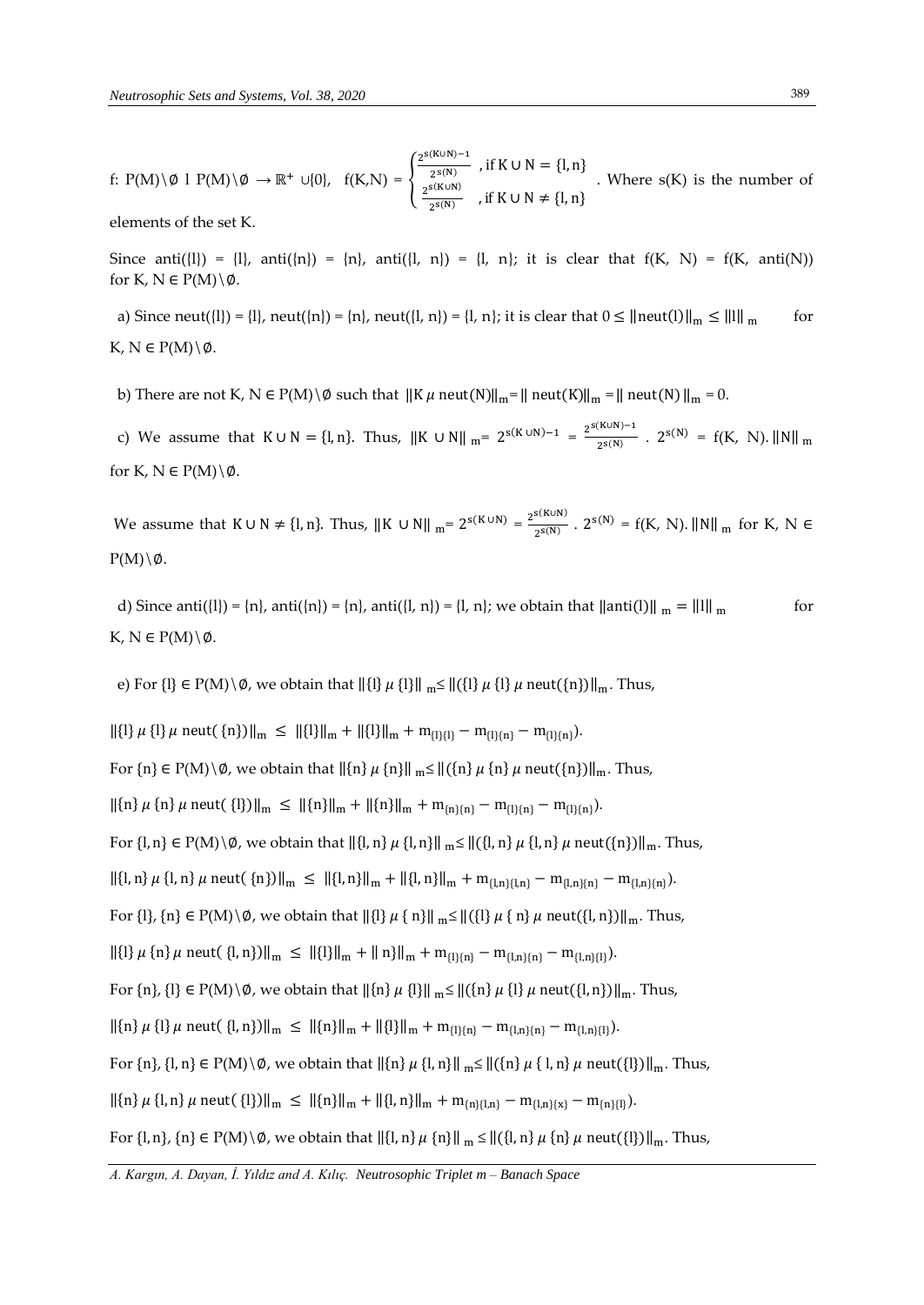$\|\{l,n\}\mu\{\{n}\}\mu$  neut( $\{l\}\|\|_{m} \leq \|\{l,n\}\|_{m} + \|\{n\}\|_{m} + m_{\{l,n\}\{n\}} - m_{\{n\}\{l\}} - m_{\{l,n\}\{l\}}).$ 

For  $\{l\}$ ,  $\{l, n\} \in P(M) \setminus \emptyset$ , we obtain that  $\|\{l\} \mu \{l, n\}\|_{m} \leq \|\{l\} \mu \{l, n\} \mu$  neut $(\{n\})\|_{m}$ . Thus,

 $\left\|\{\mathbf{l}\}\right\| \mu\{\mathbf{l},\mathbf{n}\}\mu$  neut $(\{\mathbf{n}\})\|_{\mathbf{m}} \leq \left\|\{\mathbf{l}\}\right\|_{\mathbf{m}} + \left\|\{\mathbf{l},\mathbf{n}\}\right\|_{\mathbf{m}} + \mathbf{m}_{\{\mathbf{l}\}\{\mathbf{l},\mathbf{n}\}} - \mathbf{m}_{\{\mathbf{l},\mathbf{n}\}\{\mathbf{n}\}} - \mathbf{m}_{\{\mathbf{n}\}\{\mathbf{l}\}}.$ 

For  $\{l, n\}$ ,  $\{l\} \in P(M) \setminus \emptyset$ , we obtain that  $\|\{l, n\} \mu\{l\}\|_{m} \leq \|\{(l, n\} \mu\{l\} \mu$  neut $(\{n\})\|_{m}$ . Thus,

 $\left\|\{l,n\}\mu\{\,n\}\mu\,\text{neut}(\,\{n\})\right\|_{m} \leq \left\|\{l,n\}\right\|_{m} + \left\|\{l\}\right\|_{m} + m_{\{l,n\}\{l\}} - m_{\{l,n\}\{n\}} - m_{\{l\}\{n\}}\right).$ 

Hence, if there exists at least a  $P \in P(M) \setminus \emptyset$  for each K,  $N \in P(M) \setminus \emptyset$  pair of elements such that

 $\|K \mu N\|_{m} \leq \|K \mu N \mu \text{ neut}(P)\|_{m}$ ; then

 $\|K \mu N \mu$  neut(P) $\|_{m} - m_{KN} \leq \|K\|_{m} + \|N\|_{m} - m_{KP} - m_{PN}$ .

Therefore,  $||K||_{m}$  is an Ntmns.

**Theorem 3.6:** Let  $((V, \mu_2, \pi_2), ||.||_{m})$  be an Ntmns. Then, the function

m: V x V  $\rightarrow \mathbb{R}^+ \cup \{0\}$  defined by m(l, n) = ||l  $\mu_2$  anti(n)|| <sub>m</sub> is an Ntmms.

**Proof:** Let  $l$ ,  $n$ ,  $p \in V$ . From Definition 3.2,

a) Since  $(V, \mu_2, \pi_2)$  is Ntvs, we obtain that  $l \mu$  n  $\in V$ , for all  $l, n \in V$ .

b) If  $m(l, n) = ||l \mu_2 \text{anti}(n)||_{m} = ||l \mu_2 \text{anti}(l)||_{m} = ||\text{neut}(l)||_{m} = ||n \mu_2 \text{anti}(n)||_{m} = ||\text{neut}(n)||_{m} = 0$ , then  $l = n$ .

(c) We show that

 $m_{\ln}^{d} = \min\{m(l, l), m(n, n)\} = \min\{\|neut(l)\|_{m}, \, \|\text{neut}(n)\|_{m}\} \leq m(l, n) = \|l\|_{\mu_2} \text{ anti}(n)\|_{m}.$ 

We assume that  $||\mu_2$  anti(n) $||_m \le ||\mu_2$  anti(n)  $\mu_2$  neut(p) $||_m$ . From Definition 3.2,

 $m(l, n) = ||l \mu_2 \text{anti}(n)||_{m} \leq ||l||_{m} + ||\text{anti}(n)||_{m} + m_{\text{aanti}(n)} - m_{lp} - m_{\text{anti}(n)p}$ . Also, since  $||\text{anti}(n)||_{m} =$  $\|n\|_{m}$  and Theorem 2.5; we obtain that

 $m(l, n) = ||l \mu_2 \text{ anti}(n) ||_{m} \le ||l||_{m} + ||n||_{m} + m_{ln} - m_{lp} - m_{np}.$  (1)

There are two cases:

1) Let  $\|\text{neut}(\text{l})\|_{m} \leq \|\text{neut}(\text{n})\|_{m}$ .

Then we show that  $||neut(1)||_m \le m(1, n) \le ||1||_m + ||n||_m + m_{ln} - m_{lp} - m_{np}$ .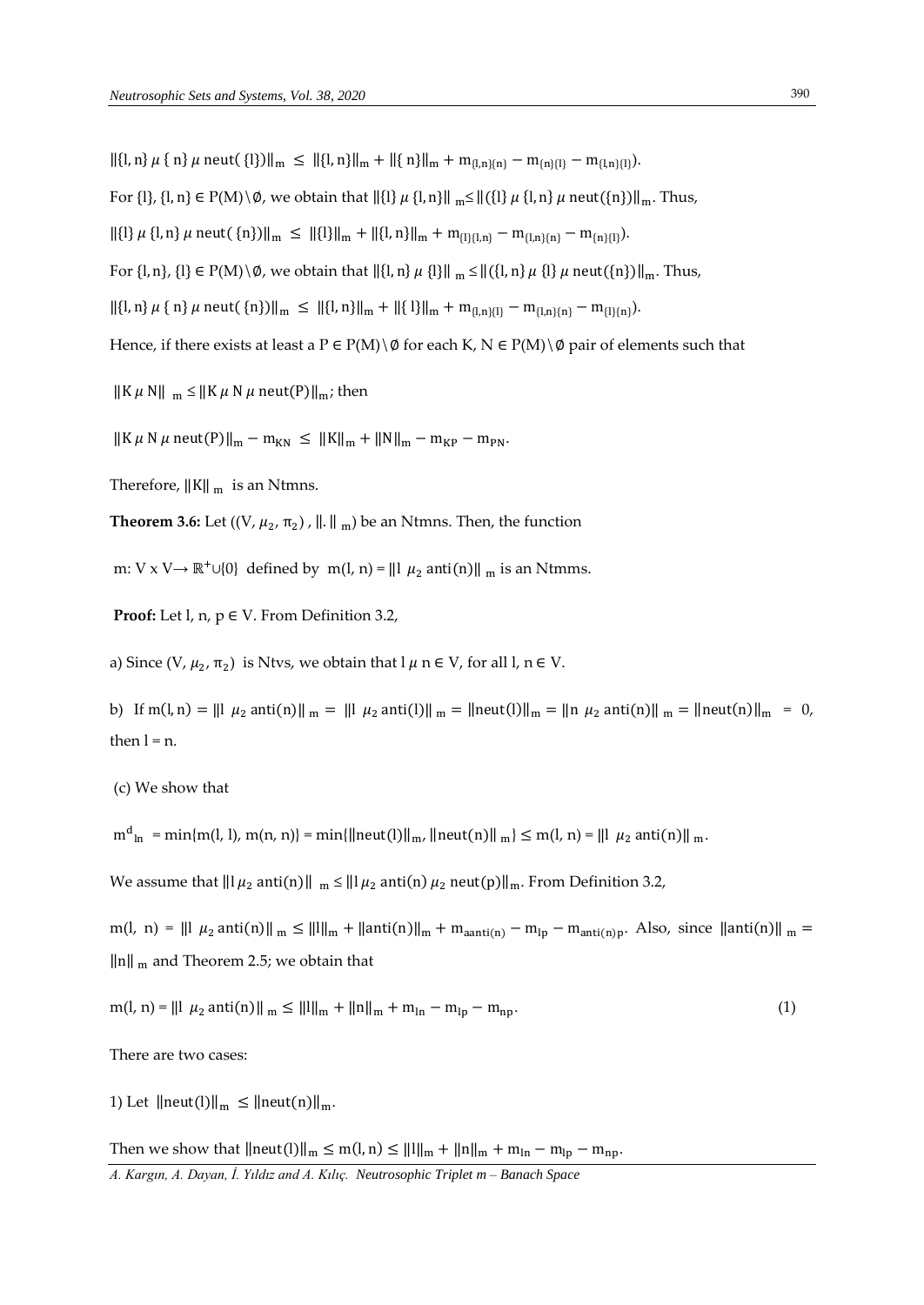#### We assume that

i)  $\|\text{neut}(I)\|_{m} \leq \|\text{neut}(n)\|_{m} \leq \|\text{neut}(p)\|_{m}$ . Thus, from (1),

‖neut(l)‖<sup>m</sup> ≤ m(l, n) ≤ ‖l‖<sup>m</sup> + ‖n‖<sup>m</sup> + ‖neut(l)‖<sup>m</sup> − ‖neut(l)‖<sup>m</sup> − ‖neut(n)‖m.

Hence,  $m^d$ <sub>ln</sub> = min(m(l, l), m(n, n)) = min{||neut(l)||<sub>m</sub>, ||neut(n)||<sub>m</sub>} = ||neut(l)||<sub>m</sub>  $\leq m(l, n)$ .

ii)  $\|\text{neut}(l)\|_{m} \leq \|\text{neut}(p)\|_{m} \leq \|\text{neut}(n)\|_{m}$ . Thus, from (1)

||neut(l)||<sub>m</sub> ≤ m(l, n) ≤ ||l||<sub>m</sub> + ||n||<sub>m</sub> + ||neut(l)||<sub>m</sub> − ||neut(l)||<sub>m</sub> − ||neut(p)||<sub>m</sub>. Hence,  $m_{\ln}^d = \min(m(l, l), m(n, n)) = \min{\|neut(l)\|_m, \|neut(n)\|_{m}} = \|neut(l)\|_m \le m(l, n).$ 

iii) Let  $\|\text{neut}(p)\|_{m} \leq \|\text{neut}(l)\|_{m} \leq \|\text{neut}(n)\|_{m}$ . Thus, from (1)

 $\|\text{neut}(l)\|_{m} \leq m(l,n) \leq \|l\|_{m} + \|l\|_{m} + \|\text{neut}(p)\|_{m} - \|\text{neut}(l)\|_{m} - \|\text{neut}(p)\|_{m}$ . Therefore,  $m_{\text{ln}}^d = \min(m(l, l), m(n, n)) = \min{\{\|neut(l)\|_{m}, \|\neut(n)\|_{m}\}} = \|\text{neut}(l)\|_{m} \le m(l, n).$ 

2) Let  $\|\text{neut}(n)\|_{m} \leq \|\text{neut}(l)\|_{m}$ . Then we show that  $||neut(n)||_m \le m(l, n) \le ||l||_m + ||n||_m + m_{ln} - m_{lp} - m_{np}$ .

We assume that

i)  $\|\text{neut}(n)\|_{m} \leq \|\text{neut}(l)\|_{m} \leq \|\text{neut}(p)\|_{m}$ . Thus, from (1),

 $\|\text{neut}(n)\|_{m} \leq m(l,n) \leq \|l\|_{m} + \|n\|_{m} + \|\text{neut}(n)\|_{m} - \|\text{neut}(n)\|_{m} - \|\text{neut}(l)\|_{m}$ . Hence,  $m^{d}{}_{ln} = min(m(l, l), m(n, n)) = min{\|neut(l)\|_{m}, \|\text{neut}(n)\|_{m}} = \|\text{neut}(n)\|_{m} \le m(l, n).$ ii)  $\|\text{neut}(n)\|_{m} \leq \|\text{neut}(p)\|_{m} \leq \|\text{neut}(l)\|_{m}$ . Thus, from (1)

 $\|\text{neut}(n)\|_{m} \leq m(l,n) \leq \|l\|_{m} + \|n\|_{m} + \|\text{neut}(n)\|_{m} - \|\text{neut}(n)\|_{m} - \|\text{neut}(p)\|_{m}.$ Hence,  $m_{\text{ln}}^d = \min(m(l, n), m(n, n)) = \min{\{\|\text{neut}(l)\|_{m}, \|\text{neut}(n)\|_{m}\}} = \|\text{neut}(n)\|_{m} \le m(l, n).$ 

iii) Let  $\|\text{neut}(p)\|_{m} \leq \|\text{neut}(n)\|_{m} \leq \|\text{neut}(l)\|_{m}$ . Thus, from (1)  $\|\text{neut}(n)\|_{m} \leq m(l, n) \leq \|l\|_{m} + \|n\|_{m} + \|\text{neut}(n)\|_{m} - \|\text{neut}(p)\|_{m} - \|\text{neut}(p)\|_{m}.$ Hence,  $m_{\text{ln}}^d = \min(m(l, l), m(n, n)) = \min{\{\|\text{neut}(l)\|_{m}, \|\text{neut}(n)\|_{m}\}} = \|\text{neut}(n)\|_{m} \leq m(l, n).$ 

(d) For any  $n \in V$ ; suppose that m(l,  $p$ ) =  $\|\mu_2\right) \leq \| \mu_2\|$  anti(p)  $\mu_2$ neut(n) $\|$ . Then

 $m(l, p) = \|\mathbf{a} \mu_2 \text{ anti}(p) \| \leq \|\mathbf{l} \mu_2 \text{ anti}(p) \mu_2 \text{ neutr}(n) \| = \|\mathbf{l} \mu_2 \text{ anti}(p) \mu_2 \text{nu}(n) \|$ .

As V is an Nt commutative group, we obtain that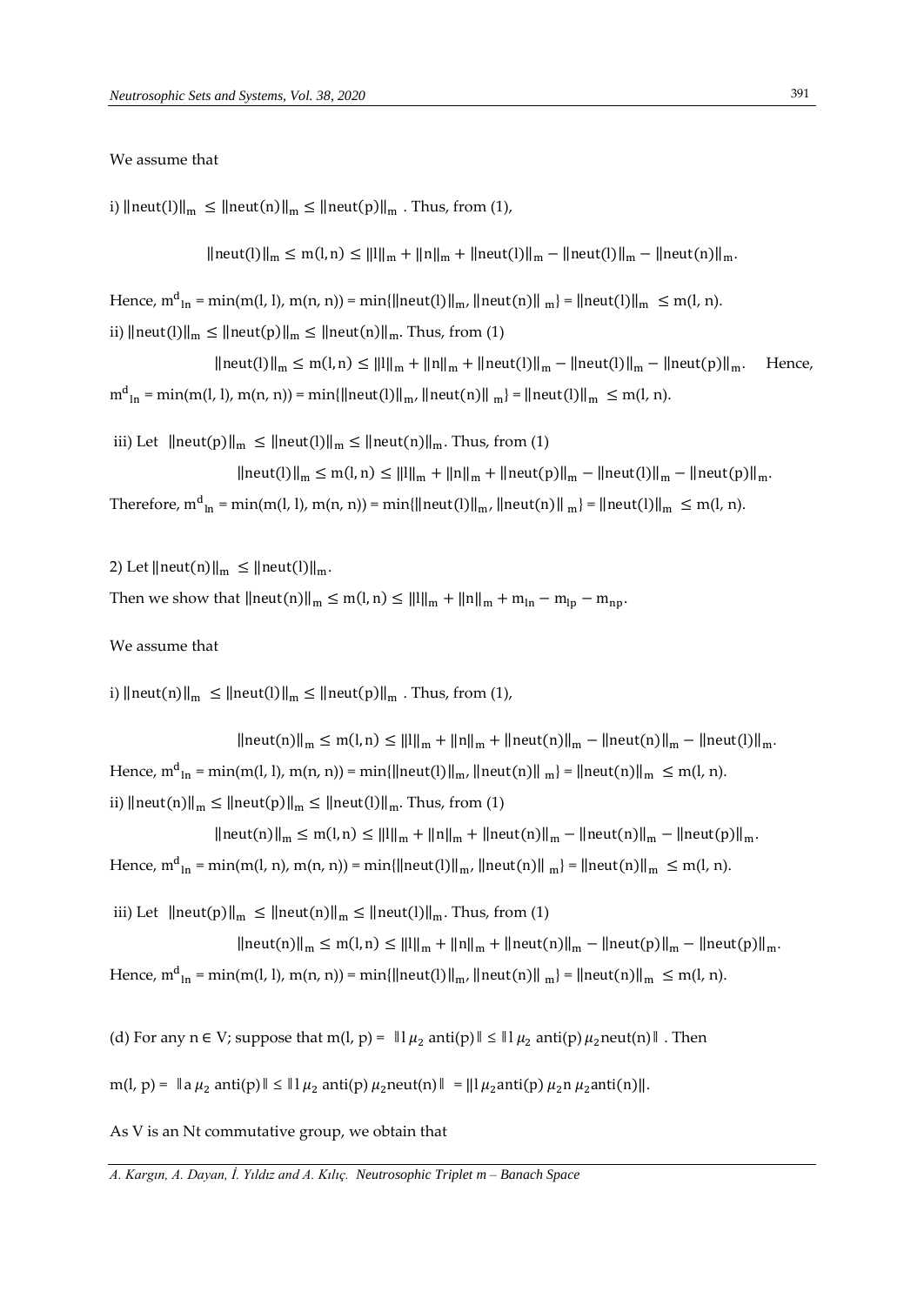$\| \ln \mu_2$  anti $(p) \mu_2$  n  $\mu_2$  anti $(n)$  $\| = \| (\ln \mu_2)$  anti $(n) \mu_2$  (anti $(p) \mu_2$  n $\|$ 

≤ ||1  $\mu_2$  anti(n)|| +||n  $\mu_2$ anti (p))||+m<sub>lp</sub> − m<sub>ln</sub> − m<sub>np</sub>

$$
= m(l, n) + m(n, p) + m_{lp} - m_{ln} - m_{np}
$$

Thus; if  $m(l, p) \le m(l, p \mu_2 \text{ neut}(n))$ ; then

 $(m(l, p \mu \text{ neut}(n))) - m_{ln}) \leq (m(l, n) - m_{ln}) + (m(n, p) - m_{nn}).$ 

**Corollary 3.7:** Every Ntmns is an Ntmms.

**Definition 3.8:** Let  $((N, \mu_2, \pi_2), ||.||_{m})$  be an Ntmns. Let m: Vx V $\rightarrow$  R be an Ntmm defined by

 $m(l, n) = ||l \mu_2 \text{ anti}(n)||_m$ .

Then, m is called the Ntmm reduced by  $((V, \mu_2, \pi_2), ||x||_m)$ .

**Definition 3.9:** Let  $((V, \mu_2, \pi_2), ||.||_{m})$  be a Ntmns. Let  $\{l_n\}$  be a sequence in  $((V, \mu_2, \pi_2), ||.||_{m})$  and let m be an Ntmm reduced by  $((V, \mu_2, \pi_2))$ ,  $\|\cdot\|_{m}$ ). For all  $\varepsilon > 0$  and  $l \in V$  if there exists an  $n_0 \in \mathbb{N}$  such that for all  $n > n_0$ 

m (l, {l<sub>n</sub>}) –m<sub>lln</sub>= ||1 μ<sub>2</sub>anti({l<sub>n</sub>})||<sub>m</sub>−m<sub>lln</sub>< ε, then {l<sub>n</sub>} m-sequence is said to Nt converge to x. It is denoted by  $\lim_{n\to\infty} I_n = 1$  or  $I_n \to 1$ .

**Definition 3.10:** Let  $((V, \mu_2, \pi_2), ||.||_{m})$  be an Ntmns. Let  $\{l_n\}$  be a sequence in  $((V, \mu_2, \pi_2), ||.||_{m})$  and let m be an Ntmm reduced by  $((V, \mu_2, \pi_2))$ ,  $\|\cdot\|_{m}$ ). For all  $\varepsilon > 0$  and  $1 \in V$  if there exists an  $n_0 \in \mathbb{N}$  such that for all  $n, m > n_0$ 

m ({l<sub>m</sub>}, {l<sub>n</sub>}) -m<sub>lm</sub>l<sub>n</sub>= ||l<sub>m</sub> µ<sub>2</sub>anti({l<sub>n</sub>})||<sub>m</sub> - m<sub>lm</sub>l<sub>n</sub><  $\varepsilon$ , then the sequence {l<sub>n</sub>} is called an Nt m - Cauchy sequence.

**Definition 3.11:** Let  $((V, \mu_2, \pi_2), ||.||_{m})$  be an Ntmns. Let  $\{l_n\}$  be a sequence in  $((V, \mu_2, \pi_2), ||.||_{m})$  and let m be an Ntmm reduced by  $((V, \mu_2, \pi_2), \| \| \|_{m})$ . If each  $\{\vert_n\}$  Nt m - Cauchy sequence in  $((V, \mu_2, \pi_2),$  $\|\cdot\|_{m}$  is Nt convergent according to Ntmm, then  $((V, \mu_2, \pi_2), \|.\|_{m})$  is called an Nt m - Banach space.

**Corollary 3.12:** From Definition 2.5 and Definition 3.11, an NtBs is different from a NtmBs since the triangle inequalities are different in these definitions.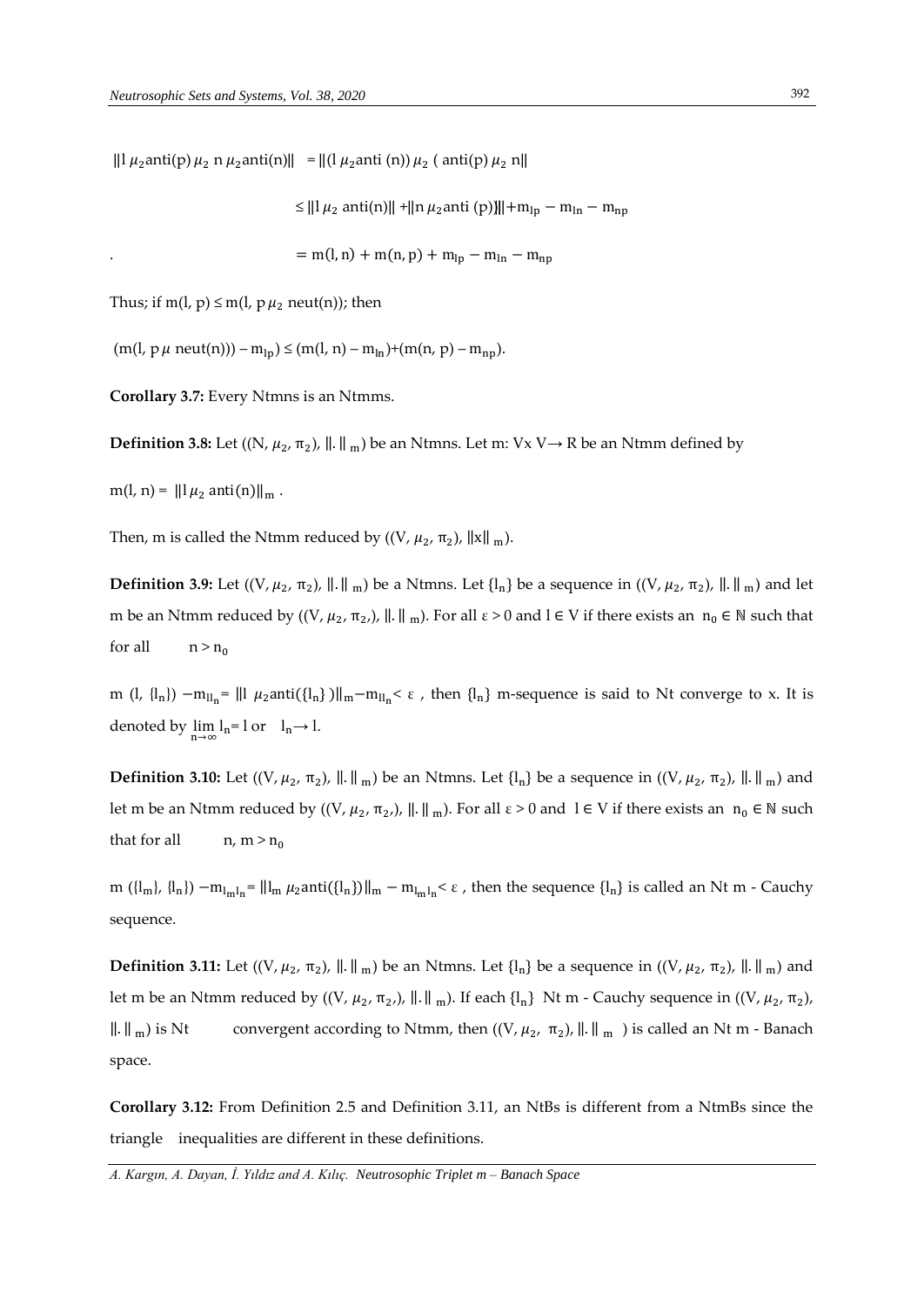**Theorem 3.13:** Let  $((V, \mu_2, \pi_2), ||.||)$  be an Ntns and l = neut(l), for all l  $\in$  V. Then,  $|| \cdot || ||_m = || \cdot || + n$  is an Ntmn. Where,  $n \in \mathbb{R}^+$ .

#### **Proof:**

a) Since,  $l = \text{neut}(l)$ , it is clear that  $0 \le ||\text{neut}(l)|| + n \le ||l|| + n$ . Thus,  $0 \le ||\text{neut}(l)||_{m} \le ||l||_{m}$ 

b) There are not  $l, n \in V$  such that

 $\| |\mu_2| \leq \mu_2$ neut(n)  $\|m\| = \| \mu_2$ neut(n)  $\|m\| = \|m\|$ neut(l)  $\|m\| = \|m\|$ neut(n)  $\|m\| = \|m\|$ neut(n)  $\|m\| = 0$ .

c) Since  $((V, \mu_2, \pi_2), ||.||)$  is an Ntns, we can define  $||k\pi_2|| = f(k, l)$ .  $||l||$ . Also, we assume that

 $\|\kappa\pi_2\|\|_{\mathfrak{m}} = f_m(k, 1)$ . ||1||  $_m$  and  $f_m(k, 1) = (f(k, 1), ||1|| + n) \cdot (||1|| + n)$ . Thus, we obtain that

 $\|\kappa \pi_2\| + n = \|\kappa \pi_2\|_{m} = f(k, a)$ .  $\|1\| + n = f_m(k, 1)$ .  $\|1\|_{m}$ .

d) Since  $((V, \mu_2, \pi_2), ||.||)$  is an Ntns, we obtain  $||\text{anti}(l)|| = ||.||.||.$ 

Thus,  $\|\text{anti}(l)\| + n = \|\text{anti}(l)\|_{m} = \|l\| + n = \|l\|_{m}$ .

e) We assume that there exists  $n \in V$  such that  $||1 \mu_2 p|| \le ||1 \mu_2 p \mu_2$  neut(n)  $||.$ (2)

Also, we obtain  $\| \cdot \|_{\mu_2}$  p  $\| + n \le \| \cdot \|_{\mu_2}$  p  $\mu_2$  neut(n)  $\| + n$ .

Since  $((V, \mu_2, \pi_2), \| \|)$  is an Ntns, from (2),  $\| \cdot \| \mu_2 \cdot p \mu_2 \text{neut(n)} \| \le \| \| \cdot \| + \| p \|$ . (3)

From (3), we obtain that  $\|l\|_{\mu_2} p \mu_2$  neut(n)  $\| \cdot n \le \|l\| + n + \|p\| + n$ . Thus, we obtain that

 $\| |\mu_2 p \mu_2 \text{neut}(n) \|_{m} \leq \| |m\|_{m} + \| p \|_{m} + n - n.$  (4)

Furthermore,  $m_{lp} = m_{ln} = m_{np} = n$ , since, l = neut(l) and  $\|$ neut(l) $\| = 0$ . Thus, from (4),

 $|||$  μ<sub>2</sub> p μ<sub>2</sub> neut(n)||<sub>m</sub> − m<sub>lp</sub> ≤ ||1||<sub>m</sub> + ||p||<sub>m</sub> − m<sub>ln</sub> − m<sub>np</sub>.

**Corollary 3.14:** If l = neut(l), an Ntmns can be obtained from an Ntns.

**Theorem 3.15:** Let  $((V, \mu_2, \pi_2), ||.||_{m})$  be an Ntmns and l = neut(l) for all  $l \in V$ . If the following condition is satisfied, then  $\|.\|_{m}$  an Ntn.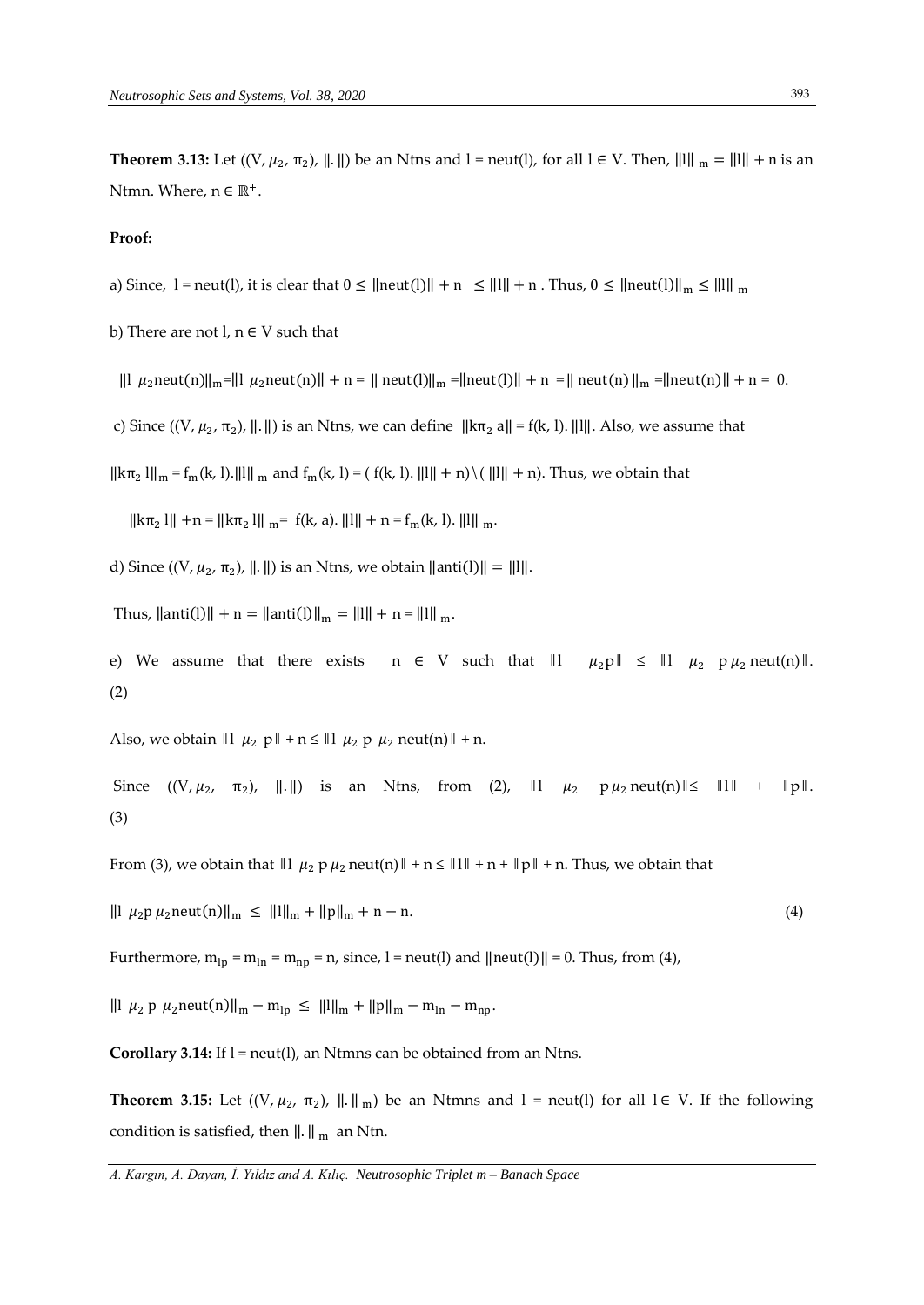ii) If  $l =$  neut(l), then  $f(k, l) = 0$ .

# **Proof:**

Since  $((V, \mu_2, \pi_2), ||.||_m)$  is an Ntmns,  $f(k, l) = f(k, anti(l))$ . Also, from condition ii,  $f(k, l) = f(k, anti(l))$ .

a) Since  $((V, \mu_2, \pi_2), ||.||_{m})$  is an Ntmns, it is clear that  $||.||_{m} \ge 0$ .

b) It is clear that from condition i.

c) Since  $((V, \mu_2, \pi_2), ||.||_{m})$  is an Ntmns, we obtain that  $||k\pi_2||_{m} = f(k, l). ||1||_{m}$ .

d) Since  $((V, \mu_2, \pi_2), ||.||_{m})$  is an Ntmns, we obtain that  $||$ anti $(l) ||_{m} = ||l||_{m}$ .

e) From condition i, If l = neut(l), then  $|||||_m = 0$ . Since, l = neut(l), we obtain that  $||neut(||)||_m = 0$ , for all  $l \in V$ . Thus, we obtain that  $m_{ln} = 0$ , for all  $l$ ,  $n \in V$ . (5)

Also, since  $((V, \mu_2, \pi_2), \| \| \|_m)$  is an Ntmns, If there exists at least  $n \in V$  for each  $l, p \in V$  pair of elements such that

 $\| \cdot \| \mu_2 \cdot \rho \|_{\mathfrak{m}} \leq \| \cdot \| \mu_2 \cdot \rho \|_{\mathfrak{m}} \mu_2 \text{ neut}(n) \|_{\mathfrak{m}}$ ; then

‖l <sup>2</sup> p 2neut(n)‖<sup>m</sup> − mlp ≤ ‖l‖<sup>m</sup> +‖p‖<sup>m</sup> − mlp − mnp.

Thus, from (5),

 $\| \cdot \|_{\mu_2}$  p  $\mu_2$ neut(n) $\|_{\mu_2} \leq \| \cdot \|_{\mu_2} + \| \cdot \|_{\mu_1}$ .

## **Conclusion**

Metric spaces, normed spaces and Banach spaces have an important place in classical mathematics. Metric spaces are widely used, especially in fixed point theory. For this purpose, m metric space [39] has been defined and many studies have been carried out on fixed point theories with this definition. Normed spaces and Banach spaces, which are special cases of normed spaces, have an important usage area, especially in the field of analysis. Neutrosophic theory [1] has also supported the scientific world with more objective solutions by obtaining new solutions and methods

*A. Kargın, A. Dayan, İ. Yıldız and A. Kılıç. Neutrosophic Triplet m – Banach Space*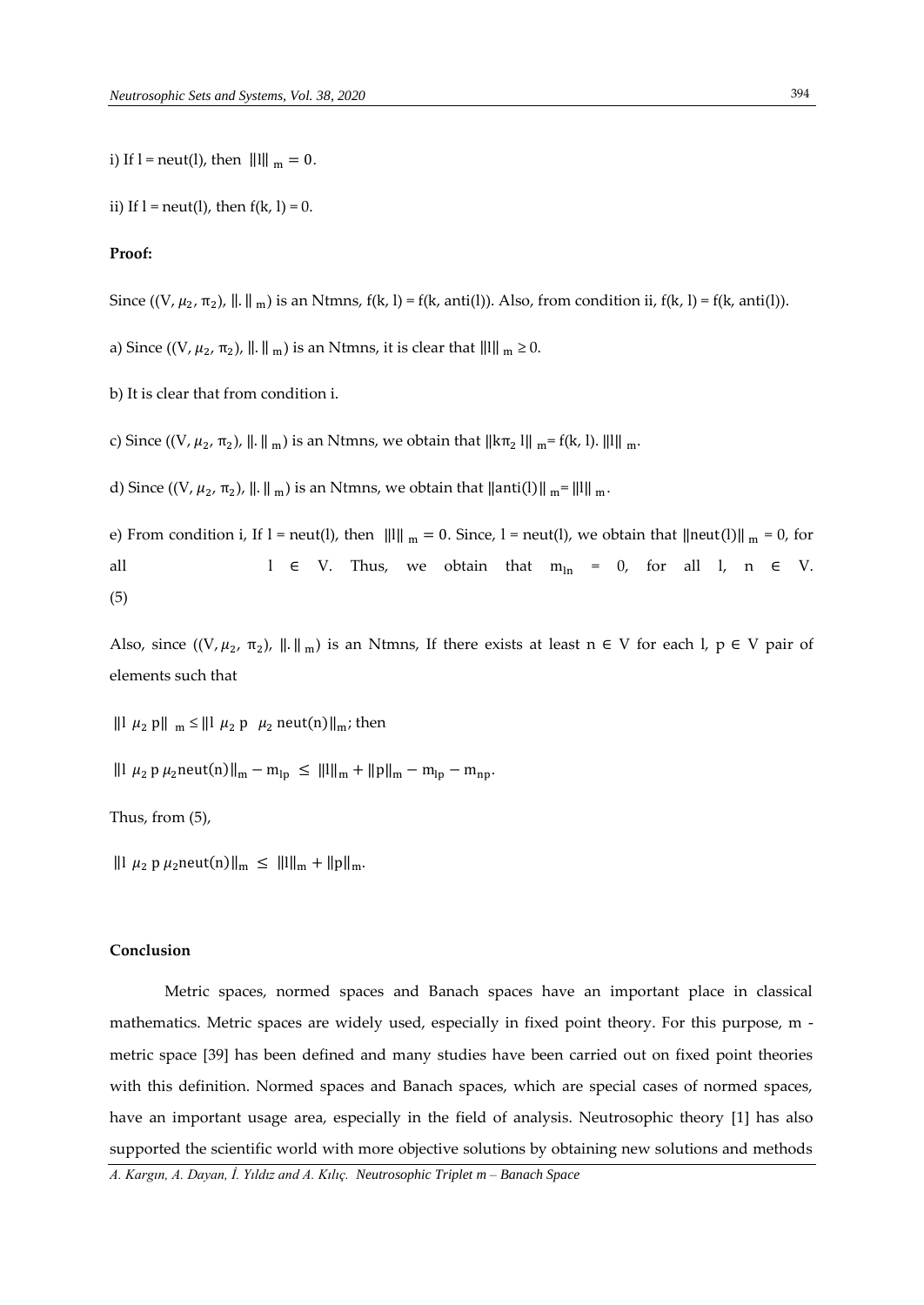395

in many fields in both application sciences and theoretical sciences. Nt structures, which are a subbranch of the neutrosophic theory, also aimed to carry the new advantages of neutrosophy to the algebraic structure. For this reason, many studies have been carried out on Nt structures. Thus, many structures in classical algebra were reconsidered in neutrosophic theory and new features emerged. In addition, m - metric space was considered in the Nt theory in 2020 and defined Ntmms [33]. Thus, a Nt structure has become available in fixed point theory. In this study, we have defined Ntmns with a more specific structure than Ntmms. We discussed the properties of this structure and proved the theorems related to this structure. We also discussed the relationship between this structure and the Ntmms. In addition, with the help of some definitions in Ntmms, we obtained important definitions such as convergence and Cauchy sequence in Ntmns. Also, we have defined MtmBs. We compared these structures with previously obtained Nt structures. Thanks to this comparison, we have determined that the structures we have obtained have different and new features than others. Thus, we added a new structure to the Nt theory and prepared the ground for new structures that can be obtained. In addition, by using Ntmns and NtmBs, researchers can obtain Nt m - inner product spaces and Nt m - Hilbert spaces. These structures can be the start of many new buildings.

# **Abbreviations**

Nt: Neutrosophic triplet Nts: Neutrosophic triplet set Ntn: Neutrosophic triplet norm Ntns: Neutrosophic triplet normed space NtBs: Neutrosophic triplet Banach space Ntmm: Neutrosophic triplet m - metric NTmms: Neutrosophic triplet m - metric space Ntf: Neutrosophic triplet field Ntvs: Neutrosophic triplet vector space Ntmn: Neutrosophic triplet m – norm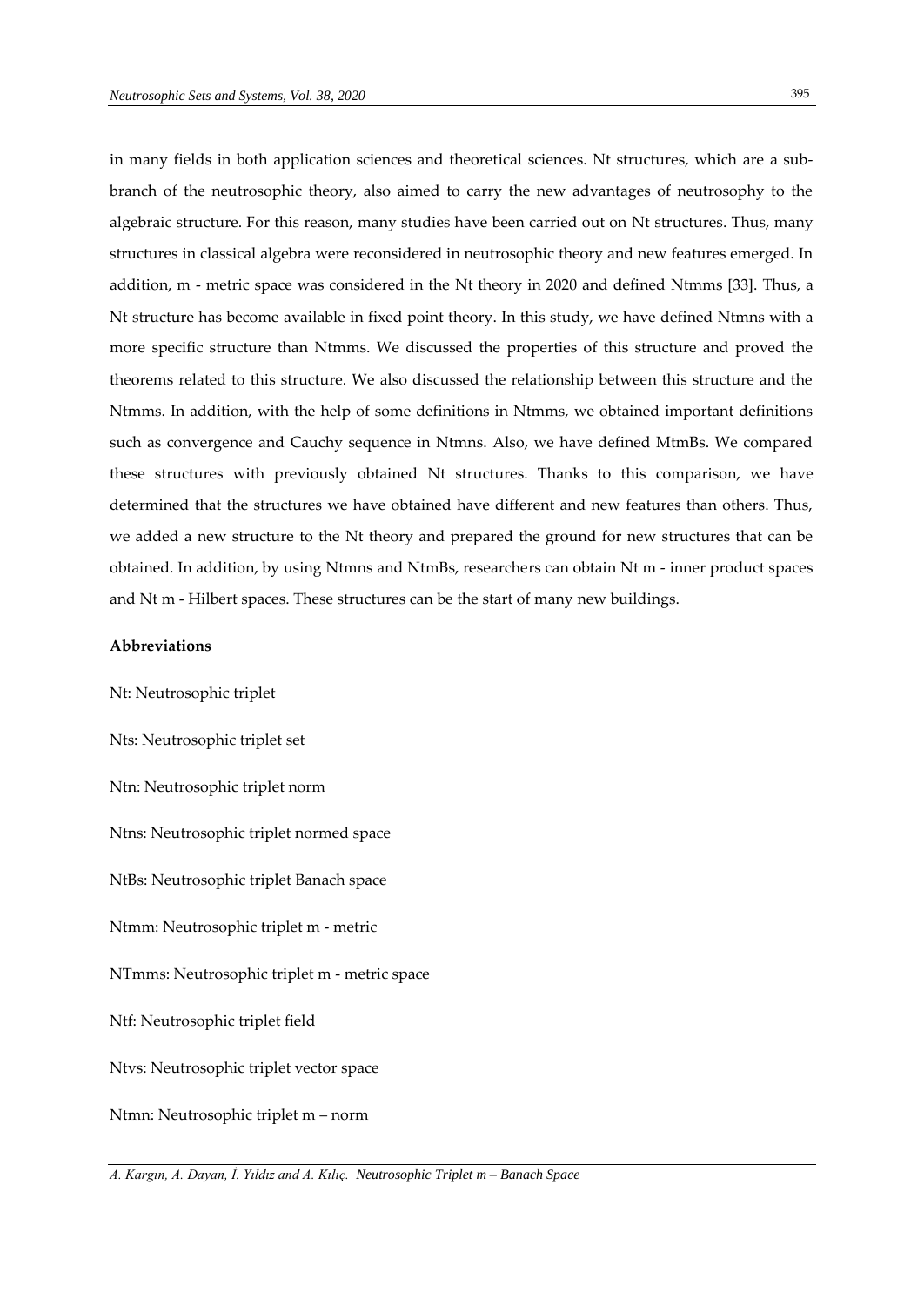Ntmns: Neutrosophic triplet m – normed space

NtmBs: Neutrosophic triplet m –Banach space

#### **References**

- [1] Smarandache, F. A Unifying Field in Logics. Neutrosophy: Neutrosophic Probability, Set and Logic; American Research Press: Rehoboth, DE, USA, 1999.
- [2] Zadeh A. L. (1965) Fuzzy Sets. *Information and Control*, **1965**, *8.3* 338-353,
- [3] Atanassov T. K. (1986) Intuitionistic fuzzy sets, *Fuzzy Sets Syst*, **1986**, *20* 87–96
- [4] Wang H., Smarandache F., Zhang Y. Q., Sunderraman R. (2010) Single valued neutrosophic sets. *Multispace Multistructure* **2010**, *4*, 410–413.
- [5] Şahin M., Olgun N, Uluçay, V., Kargın A. and Smarandache F. (2017) A new similarity measure on falsity value between single valued neutrosophic sets based on the centroid points of transformed single valued neutrosophic numbers with applications to pattern recognition. *Neutrosophic Sets and Systems*, **2017**, *15*, 31-48, doi: org/10.5281/zenodo570934
- [6] Şahin M., Ecemiş O., Uluçay, V. and Kargın A. (2017) Some new generalized aggregation operators based on centroid single valued triangular neutrosophic numbers and their applications in multiattribute decision making. *Asian Journal of Mathematics and Computer Research* **2017**, *16(2)* 63-84.
- [7] Olgun, N., & Hatip, A. (2020) The Effect of The Neutrosophic Logic on The Decision Tree. In *Quadruple Neutrosophic Theory and Applications*, Pons Editions Brussels, Belgium, EU, 2020; vol. 17, 238 -253.
- [8] Şahin, M., and Kargın, A. New Similarity Measure Between Single-Valued Neutrosophic Sets and Decision-Making Applications in Professional Proficiencies. In *Neutrosophic Sets in Decision Analysis and Operations Research*, IGI Global 2020; vol. 7, 129-149
- [9] Uluçay, V., & Şahin, M. Decision-Making Method based on Neutrosophic Soft Expert Graphs. In *Neutrosophic Graph Theory and Algorithms,* IGI Global. 2020; 33-76.
- [10] Uluçay, V., Kılıç, A., Yıldız, İ., & Şahin, M. (2019). An outranking approach for MCDM-problems with neutrosophic multi-sets. *Neutrosophic Sets and Systems*, **2019,** 30(1), 17.
- [11] Uluçay, V., & Şahin, M. (2019). Neutrosophic Multigroups and Applications. *Mathematics*, **2019,** *7(1)*, 95.
- [12] Bakbak, D., Uluçay, V., & Şahin, M. (2019). Neutrosophic soft expert multiset and their application to multiple criteria decision making. *Mathematics*, **2019,** *7(1)*, 50.
- [13] Uluçay, V., Kılıç, A., Sahin, M., & Deniz, H. (2019). A new hybrid distance-based similarity measure for refined neutrosophic sets and its application in medical diagnosis. *Matematika*, **2019**, *35(1),* 83–96.
- [14] Smarandache, F., & Ali, M. (2018). Neutrosophic triplet group. *Neural Computing and Applications*, **2018,** *29(7)*, 595-601.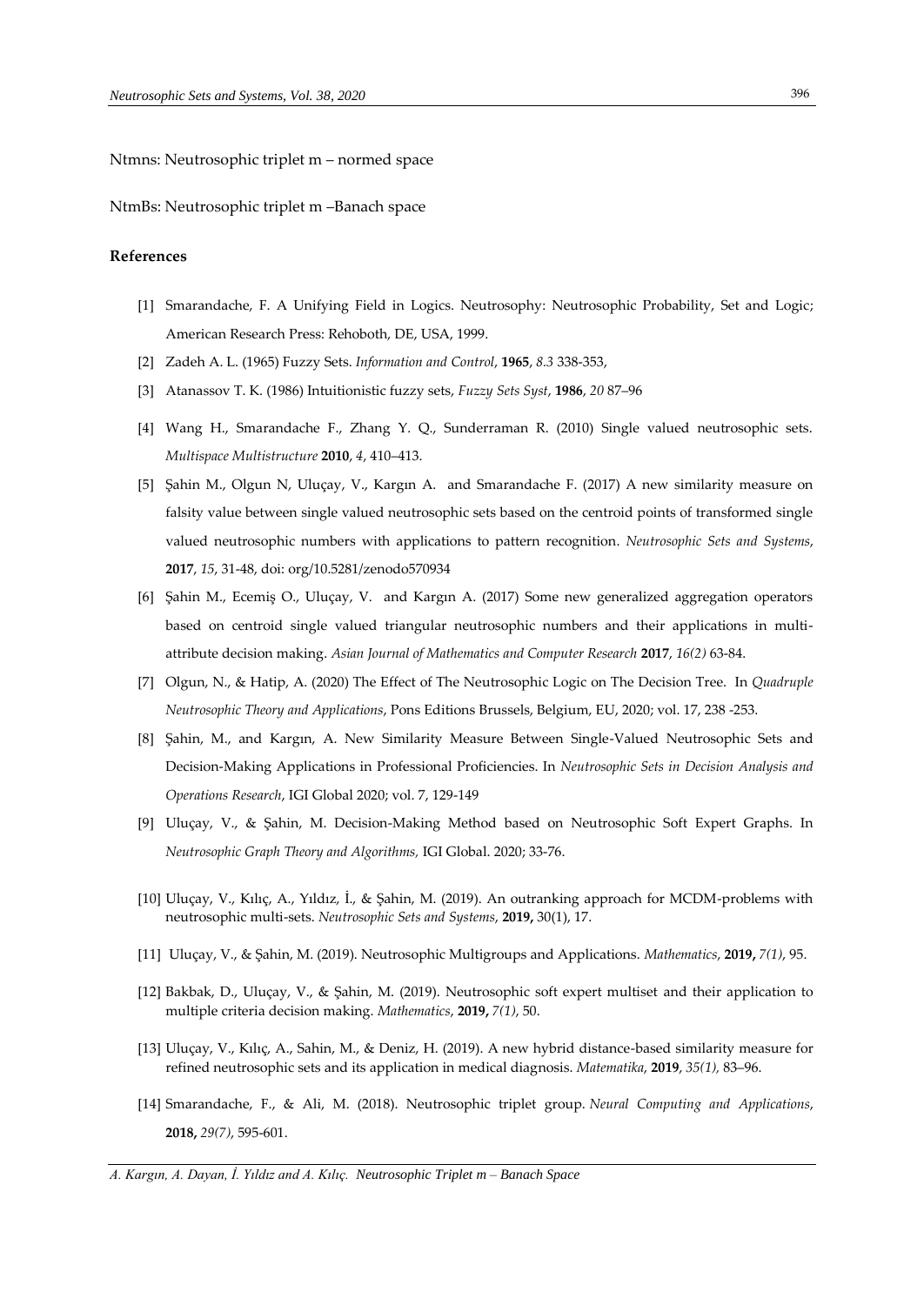- [15] Şahin, M., Uluçay, V., & Menekşe, M. (2018). Some new operations of (α, β, γ) interval cut set of interval valued neutrosophic sets. *Journal of Mathematical and Fundamental Sciences,***2018,** *50(2),* 103-120.
- [16] Sahin, M., Deli, I., & Ulucay, V. (2018). Extension Principle Based on Neutrosophic Multi-Fuzzy Sets and Algebraic Operations. *Journal of Mathematical Extension*, **2018** *12(1)*, 69-90.
- [17] Ulucay, V., Deli, I., & Şahin, M. (2018). Similarity measures of bipolar neutrosophic sets and their application to multiple criteria decision making. *Neural Computing and Applications*, **2018** *29(3)*, 739-748.
- [18] Uluçay, V., Kiliç, A., Yildiz, I., & Sahin, M. (2018). A new approach for multi-attribute decision-making problems in bipolar neutrosophic sets. *Neutrosophic Sets and Systems,***2018**, *23(1),* 12.
- [19] Uluçay, V., Şahin, M., & Hassan, N. (2018). Generalized neutrosophic soft expert set for multiple-criteria decision-making. *Symmetry,* **2018**, *10(10)*, 437.
- [20] Hassan, N., Uluçay, V., & Şahin, M. (2018). Q-neutrosophic soft expert set and its application in decision making. *International Journal of Fuzzy System Applications* **2018**, *7(4)*, 37-61.
- [21] Şahin, M., Kargın A. (2019), Neutrosophic triplet groups based on set valued neutrosophic quadruple numbers, *Neutrosophic Sets and Systems*, **2019**, *30*, 122 – 131.
- [22] Şahin M. and Kargın A. (2017) Neutrosophic triplet normed space, *Open Physics*, **2017**, *15*, 697-704
- [23] Smarandache F., Şahin M., Kargın A. (2018) Neutrosophic Triplet G- Module, *Mathematics,***2018**, *6*, 53.
- [24] Şahin M., Kargın A. (2019) Neutrosophic triplet Lie Algebra, In *Neutrosophic Triplet Research*, Pons Editions Brussels, Belgium, EU, 2019; vol. 6, 68 -78
- [25] Şahin M., Kargın A. (2019) Isomorphism theorems for Neutrosophic triplet G module, In *Neutrosophic Triplet Research*, Pons Editions Brussels, Belgium, EU, 2019; vol. 5, 54 -67
- [26] Şahin M. and Kargın A. (2019) Neutrosophic triplet metric topology, *Neutrosophic Sets and Systems*, 2019, *27,* 154 -162
- [27] Şahin M. and Kargın A. (2019) Neutrosophic triplet b metric space, In *Neutrosophic Triplet Research*, Pons Editions Brussels, Belgium, EU, 2019, vol. 7, 79 - 90
- [28] Şahin M., Kargın A., Çoban M. A. (2018) Fixed point theorem for neutrosophic triplet partial metric space, *Symmetry*, 2018, *10*, 240
- [29] Şahin M., Kargın A. (2018) Neutrosophic triplet v generalized metric space, *Axioms*, **2018**, *7*, 67
- [30] Şahin M., Kargın A. (2018) Neutrosophic triplet normed ring space, *Neutrosophic Sets and Systems*, **2018**, *21*, 20 – 27
- [31] Şahin M., Kargın A. (2019), Neutrosophic triplet groups Based on set valued neutrosophic quadruple numbers, *Neutrosophic Sets and Systems*, **2018**, *30,* 122 -131
- [32] Şahin M., Kargın A. (2019) Neutrosophic triplet partial v generalized metric space, In *Neutrosophic Triplet Research*, Pons Editions Brussels, Belgium, EU, 2019; vol. 2, 22 -34
- [33] Şahin M., Kargın A., Dayan A. (2020) Neutrosophic triplet m Metric Space, In *Quadruple Neutrosophic Theory and Applications*, Pons Editions Brussels, Belgium, EU, 2020; vol. 15, 213 -223